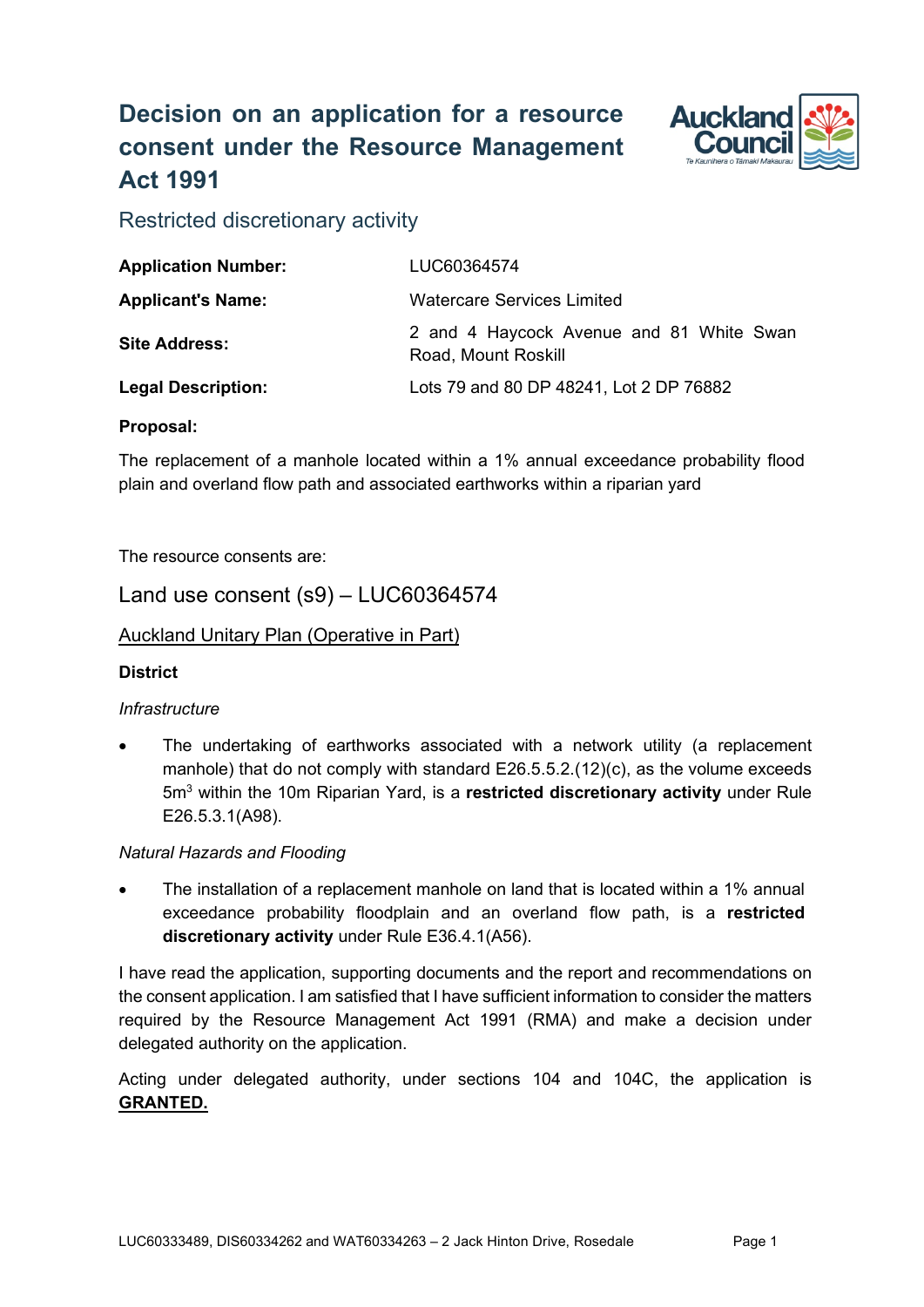# **1. Reasons**

The reasons for this decision are:

1. The application is for restricted discretionary activity resource consent, as such under s104C only those matters over which council has restricted its discretion have been considered. Those matters are:

### E36.8.1.(18) – Flood Plain and Overland Flow Path

- a. The functional and / or operational need to locate within the hazard area; and
- b. The risk of adverse effects to other people, property and the environment, including with respect to: public health and safety; impacts on landscape values and public access; management or regulation of other people required to mitigate natural hazard risks; storage or use of hazardous substances; and exacerbation of existing or creation of new natural hazard risks.

### E26.5.7.1.(2) – Earthworks

c. The impact of the proposed earthworks in respect of: land stability; overland flow paths, flooding and natural hazard risk; treatment of stockpiled materials and progressive stabilisation; protocols for the discovery of artefacts of Maori origin; effects associated with noise, vibration, odour, dust, lighting and traffic; and protection of network utilities and road networks.

In addition, conditions have only been included in relation to those matters.

- 2. In accordance with an assessment under s104(1)(a) and (ab) of the RMA, the actual and potential effects from the proposal will be of an acceptable nature and scale in this environment with any adverse effects being less than minor. This is because any adverse effects in terms of flooding and earthworks and will be mitigated by:
	- a. The underground nature of the proposed manhole, which ensures that the functionality of the flood plain and overland flow path within the works area will be maintained.
	- b. The implementation of appropriate erosion and sediment control measures and accidental discovery protocols.
	- c. The positive effects in respect of the upgrade of existing wastewater infrastructure and reducing overflow events from the Lynfield Branch Sewer by allowing for such flows to be diverted into the central interceptor.
	- d. With reference to s104(1)(ab), there are no specific offsetting or environmental compensation measures proposed or agreed to by the applicant to ensure positive effects on the environment and / or within the relevant matters of discretion.
- 3. In accordance with an assessment under s104(1)(b) of the RMA, the proposal is consistent with the relevant objectives, policies and assessment criteria within Chapters E26 'Infrastructure' and E36 'Natural Hazards and Flooding' of the Auckland Unitary Plan (Operative in Part) for the following reasons: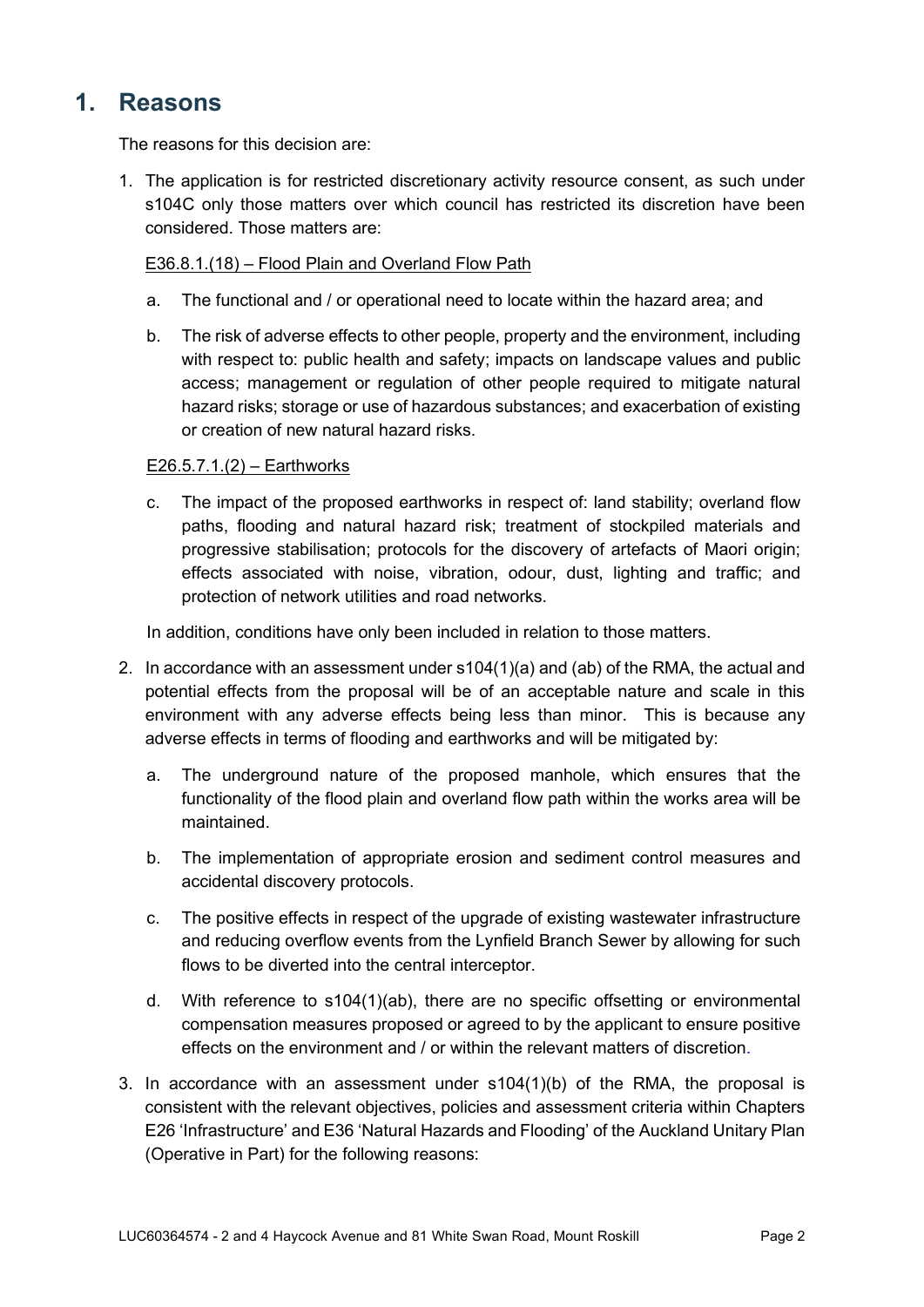- a. The replacement manhole is required to allow for wastewater overflows from the Lynfield Branch Sewer to be diverted into the central interceptor. As the Lynfield Branch Sewer is currently located with a flood plain and overland flow path, there is both an operational and functional need for the works to be located within these hazard areas, with no practicable alternative option available to achieve the same outcome.
- b. The manhole will be located underground, with the lids being flush with groundlevel, all of which ensures that existing adverse flooding effects will not be exacerbated, as flood plain storage will not be decreased and floodwaters will not be diverted into areas that are currently unaffected by flooding. That is to say, increased levels of flood risk will not result with respect to property, people or the environment.
- c. The nature of the works, in that they are proposed on privately owned residential land with no identified natural characteristics of importance and will not involve the alteration or removal or protected vegetation, ensures that adverse effects on landscape values and public access will not result.
- d. The proposed works will not involve the storage or use of hazardous substances.
- e. Erosion and sediment control measures of suitable scale and design will be implemented, which will limit the potential for erosion to occur and suitably control and contain any sediment runoff that is unavoidable.
- f. The nature and scale of the proposed excavations and the structural support provided by temporary sheet piles and the concrete manhole structure will ensure that adverse land stability effects will not result.
- g. The implementation of accidental discovery protocols will ensure that any cultural artefacts of interest that may be uncovered will be identified and preserved as necessary.
- h. The small scale of the earthworks proposed is such that adverse effects in respect of noise, dust, odour and traffic will not result as a consequence of their implementation.
- 4. In accordance with an assessment under s104(1)(c) there are no other matters that are considered relevant.
- 5. In the context of this restricted discretionary activity application where the objectives and policies in the relevant statutory documents were prepared having regard to Part 2 of the RMA, they capture all relevant planning considerations and contain a coherent set of policies designed to achieve clear environmental outcomes. As they also provide a clear framework for assessing all relevant potential effects, there is no need to go beyond these provisions and look to Part 2 in making this decision as an assessment against Part 2 would not add anything to the evaluative exercise.
- 6. Overall, the proposal is considered to result in acceptable actual and potential effects, and is consistent with the relevant objectives and policies of the Plan and Part 2 of the Act.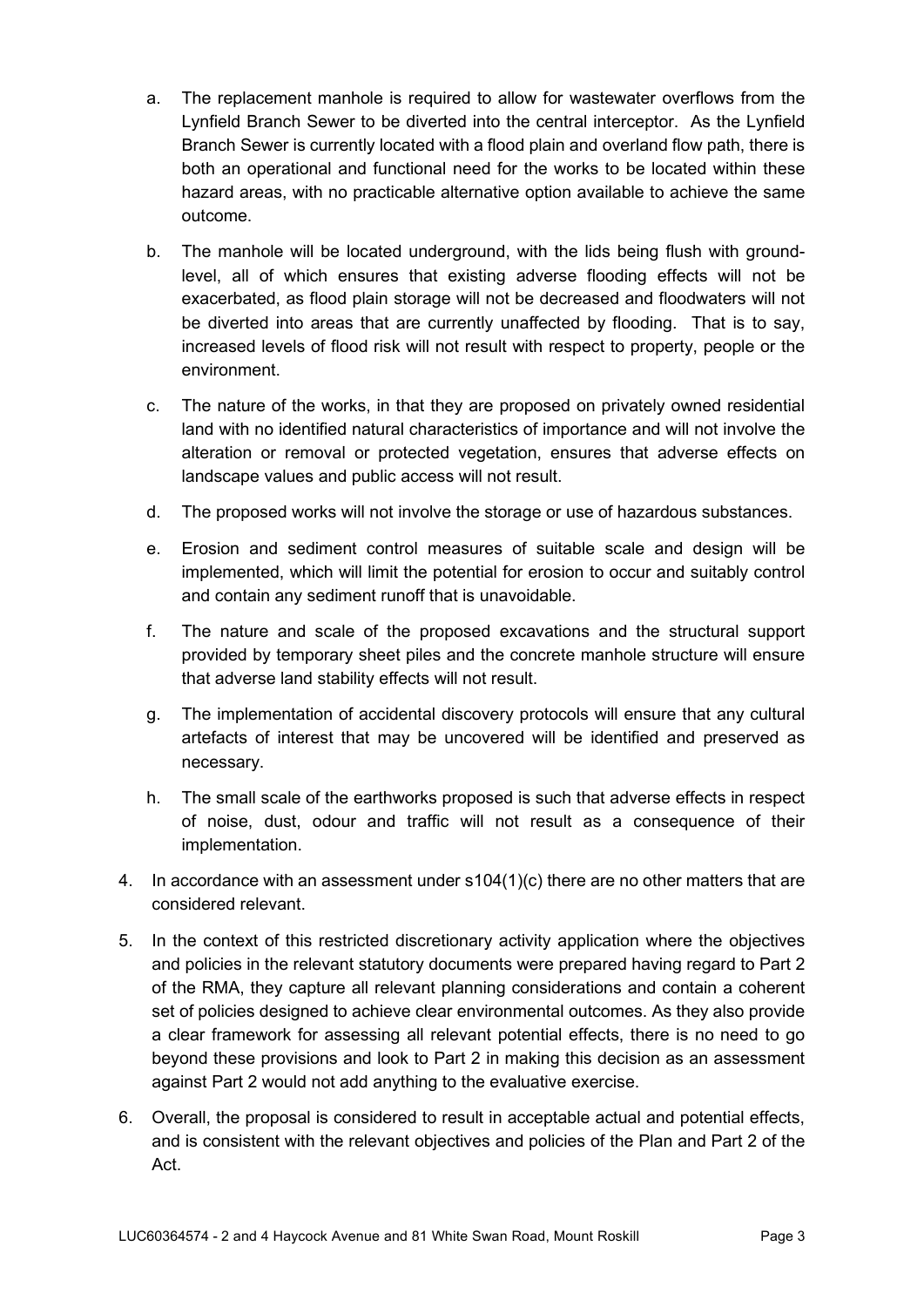# **2. Conditions**

Under section 108 of the RMA, this consent is subject to the following conditions:

#### **Application Documents**

- 1. The consented development shall be carried out in accordance with the plans and all information submitted with the application, detailed below, and all referenced by the Council as consent number LUC60364574:
	- a. Application form and Assessment of Environmental Effects, prepared by Tonkin and Taylor Limited, version 1, dated 29 September 2020.
	- b. Further information response email, from Xenia Meier of Watercare Services Limited, dated 21 October 2020.
	- c. Flood risk assessment, prepared by Tess Gillham, reference: JNZ-TCM-00022, Revision 1, dated 24 September 2020.

| Drawing No.                      | Title                                                                                                                           | Prepared by                                | Dated                 |
|----------------------------------|---------------------------------------------------------------------------------------------------------------------------------|--------------------------------------------|-----------------------|
| 2011962.005,<br><b>Issue C</b>   | DSLSC001 - Haycock Avenue<br>Plan and Longitudinal Section<br>Lynfiled Branch Connection<br>Sewer                               | Watercare<br><b>Services Limited</b>       | 19 June 2020          |
| 2011962.010,<br><b>Issue B</b>   | DSLSC001 - Haycock Avenue<br>Manhole and Structure Lynfiled<br><b>Branch Sewer MH01 Diversion</b><br>Chamber – Plans & Sections | Watercare<br><b>Services Limited</b>       | 19 June 2020          |
| 2013345.383,<br><b>Issue 2</b>   | DSLSC001 - Haycock Avenue<br>Temporary Works - Ancillary<br><b>Structures MH01 Category 1</b>                                   | Watercare<br><b>Services Limited</b>       | 27 July 2020          |
| 376-A5-001,<br><b>Revision A</b> | Haycock Avenue Erosion and<br><b>Sediment Control</b>                                                                           | <b>McConnell</b><br>Consultancy<br>Limited | 15<br>October<br>2019 |

d. Plans as detailed below:

#### **Consent Lapse**

- 2. Under section 125 of the RMA, these consents shall lapse five years after the date they are granted unless:
	- a. The consent is given effect to; or
	- b. The Council extends the period after which the consent lapses.

# Before Construction Starts

#### **Earthworks**

3. Prior to the commencement of earthworks activity, all required erosion and sediment control measures on the subject site shall be constructed and carried out in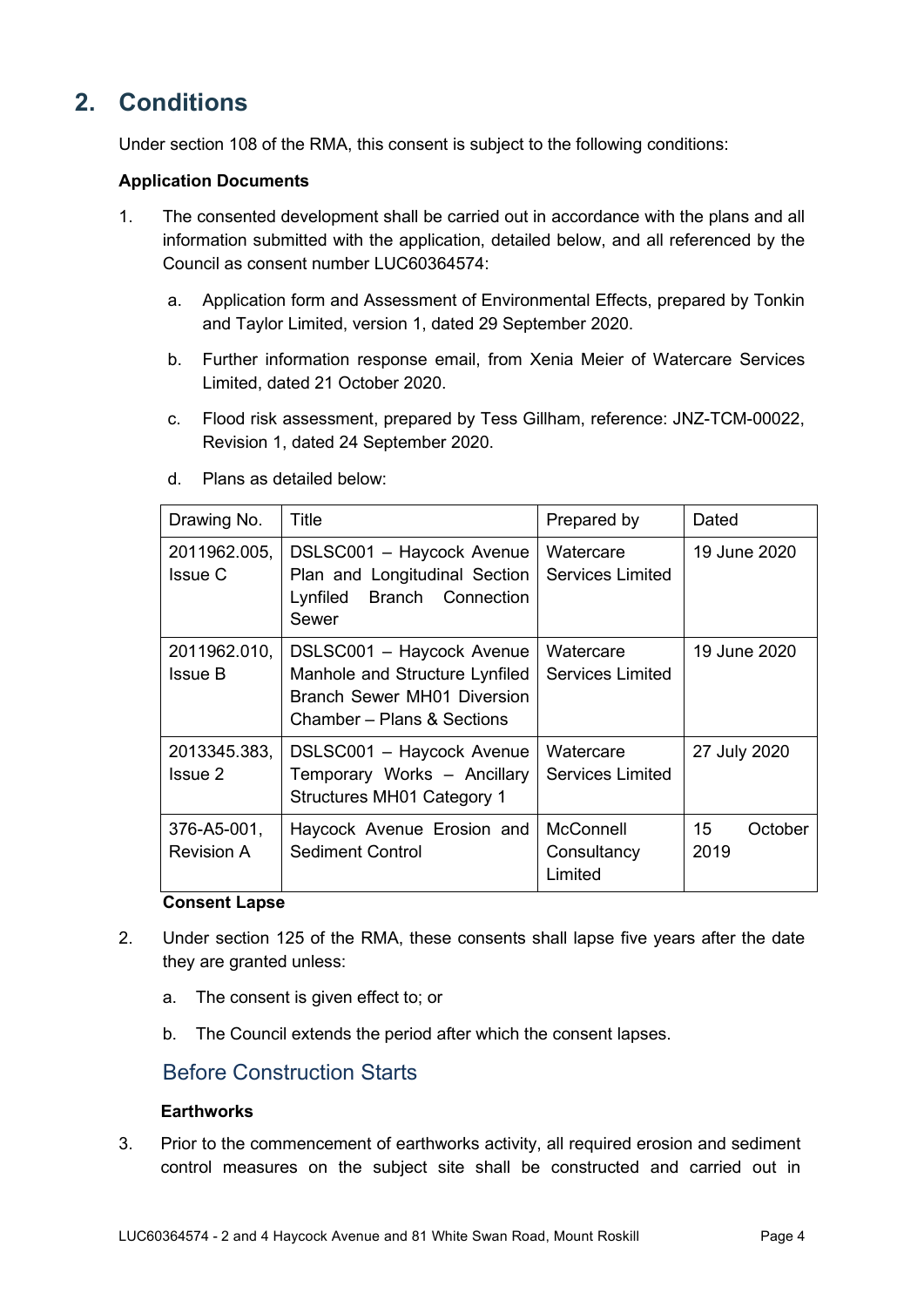accordance with those detailed in the approved drawings set out in condition 1 and the requirements of Auckland Council guideline *Erosion and Sediment Control Guide for Land Disturbing Activities in the Auckland Region* (GD05).

# During Construction

# **Accidental Discovery Protocols**

- 4. If, at any time during [site](http://unitaryplan.aucklandcouncil.govt.nz/pages/plan/Book.aspx) works, potential koiwi (human remains) or archaeological artefacts are discovered, then the following discovery protocol shall be followed:
	- a. All earthworks will cease in the immediate vicinity (at least 10m from the site of the discovery) while a suitably qualified archaeologist is consulted to establish the type of remains.
	- b. If the material is identified by the archaeologist as human, archaeology or artefact, earthworks must not be resumed in the affected area (as defined by the archaeologist). The consent holder must immediately advise the Council, Heritage New Zealand Pouhere Taonga and Police (if human remains are found) and arrange a site inspection with these parties.
	- c. If the discovery contains koiwi, archaeology or artefacts of Maori origin, representatives from those Iwi groups with mana whenua interest in the area are to be provided information on the nature and location of the discovery.
	- d. The consent holder shall not recommence works until approved by the Council.

### *Advice Note*:

*If any archaeological features are uncovered on the site, works should cease and the Council and Heritage New Zealand Pouhere Taonga (09 307 9920) should be notified immediately. The Heritage New Zealand Pouhere Taonga Act 2014 provides for the identification, protection, preservation and conservation of the historic and cultural heritage of New Zealand. It is an offence under this Act to destroy, damage or modify any archaeological site without an authority from Heritage New Zealand Pouhere Taonga. An archaeological site is defined as a place associated with pre-1900 human activity where there may be evidence relation to history of New Zealand. Archaeological features' may include old whaling stations, ship wrecks, shell middens, hangi or ovens, pit depressions, defensive ditches, artefacts, or koiwi tangata (human skeletal remains), etc. For guidance and advice on managing the discovery of archaeological features, including details on how to contact Iwi groups with mana whenua interest in the area, please contact the Team Leader, Cultural Heritage Implementation on 09 301 0101.* 

# **Construction Management and Earthworks**

5. The operational effectiveness and efficiency of all erosion and sediment control measures specifically required as a condition of resource consent or by the approved erosion and sediment control plan shall be maintained throughout the duration of earthworks activity, or until the site is permanently stabilised against erosion.